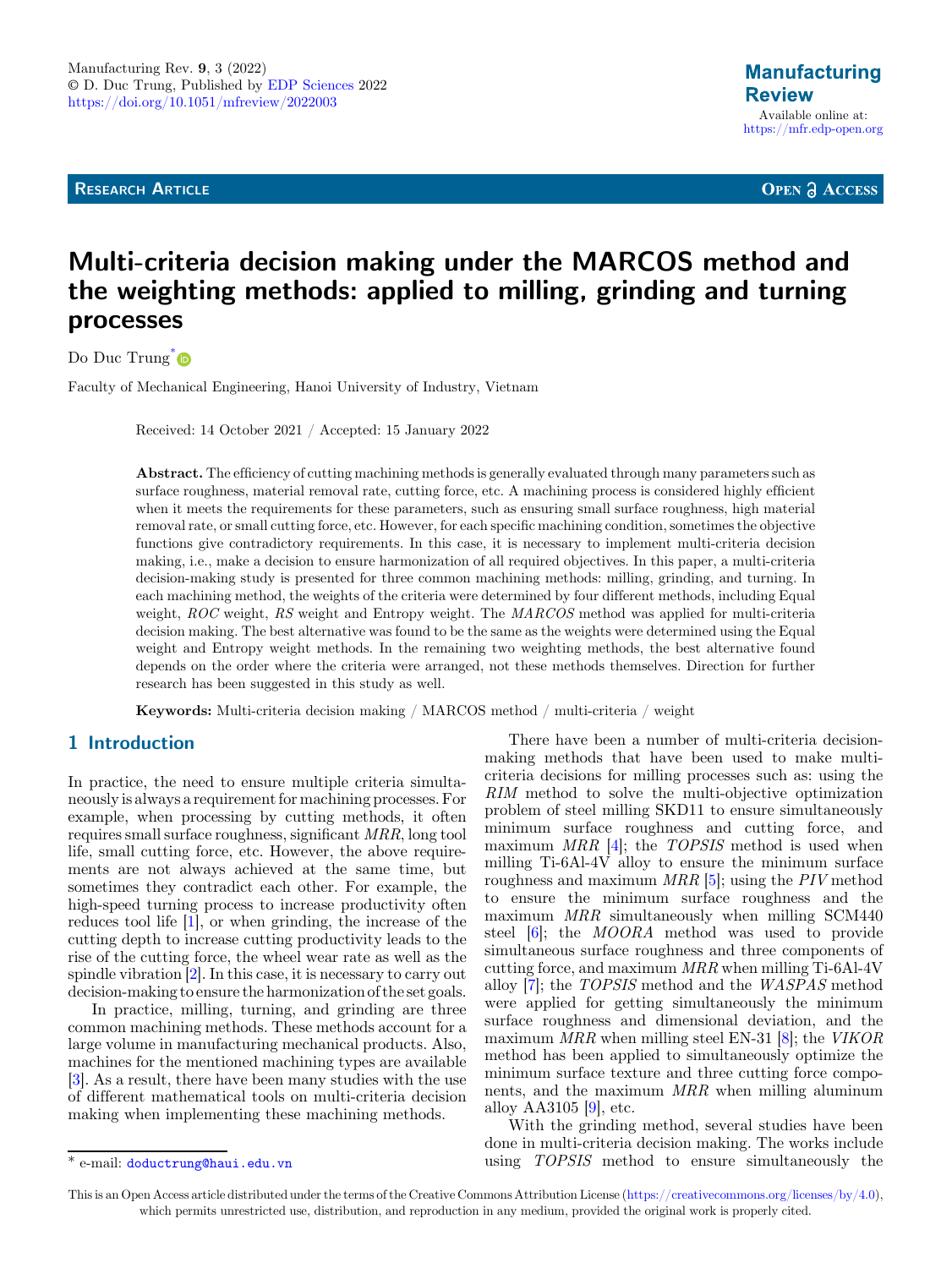<span id="page-1-0"></span>minimum surface roughness, the minimum wheel shaft vibration, and the maximum MRR when grinding DIN 1.2379 steel [\[2\]](#page-11-0); applying the *MOORA* method and COPRAS method to get both the minimum surface roughness, and the maximum MRR when grinding SKD11 steel [\[10](#page-11-0)]; using the PSI method to ensure the minimum values of two surface texture parameters  $(Ra, Rz)$ , and the maximum MRR when grinding SCM400 steel [[11\]](#page-11-0), etc.

Multi-criteria decision making methods have also been applied for optimization of the turning process. Some results can be listed as follows: the TOPSIS method was used to ensure the minimum surface roughness and the maximum MRR simultaneously when turning EN8 steel [\[12](#page-11-0)]; the VIKOR method was used to ensure simultaneously the minimum surface roughness, the minimum workpiece vibration and cutting force, and the maximum MRR when turning EN 10503  $[13]$  $[13]$ ; the VIKOR method was applied to ensure simultaneous the minimum surface roughness, the minimum cutting power, and the maximum MRR when turning AISI 1040 steel  $[14]$  $[14]$ ; the MOORA method was used to ensure the minimum cutting force, and the minimum dimensional deviation when turning Al6026- T9 aluminum alloy [\[15](#page-12-0)]; The COPRAS method was used to ensure that the cutting power, the workpiece vibration, and the surface roughness were minimum when turning ASTM A36 steel [\[16](#page-12-0)]. Moreover, the PSI method was applied to simultaneously ensure the minimum surface roughness and the maximum MRR when turning EN24 [\[17](#page-12-0)]; the WASPAS method was used to ensure simultaneously the minimum surface roughness, the minimum cutting heat, the minimum cutting energy, and the tool wear, and the maximum MRR when turning AISI D3 [[18\]](#page-12-0) steels, etc.

From the above analysis, it can be seen that multicriteria decision making methods (TOPSIS, VIKOR, MOORA, etc.) have been exploited a lot in multi-criteria decision making for milling, turning, grinding processes. This proves the great role of these methods in multi-criteria decision making of machining processes. Therefore, it is very necessary and useful to apply a certain new method to make multi-criteria decisions for mechanical processing processes.

MARCOS is a multi-criteria decision-making method first proposed in 2020 [\[19](#page-12-0)]. Although it has only been published for a short time, this method has been applied in a number of studies such as: selection of intermediate models of transport between countries in the Danube region [[20\]](#page-12-0); solving multi-objective problems to reduce risks in road traffic [[21\]](#page-12-0); selection of loading/unloading machines in small warehouses [\[22](#page-12-0)]; selection of employees for a shipping company [[23\]](#page-12-0); cost calculation in construction [\[24](#page-12-0)]. However, up to now, there have been no studies applying the MARCOS method to multi-criteria decision making for cutting methods. This is the first reason why this study was chosen.

Most multi-criteria decision-making methods require weighting of criteria (except for a few methods such as PSI [\[25](#page-12-0)], CURLI [\[26](#page-12-0)]). However, for each different weighting method, the criteria also have different weights. In addition, the weight of the criteria greatly affects the ranking of alternatives [\[27](#page-12-0)]. Therefore, if only one weighting method is used to implement multi-criteria decision making, the best

solution may not be the best. Therefore, to ensure that an alternative is the best, multi-criteria decision making is required when the weights of the criteria are determined by several different methods. Besides, determining the weight according to the Entropy weight method has been used in many studies, and is considered a method with high accuracy [\[28,29](#page-12-0)]. Therefore, this method along with three weight determination methods including Equal weight, ROC weight, and RS weight are selected to solve the multiobjective optimization problem. The application of all four methods of determining weights will increase the reliability of multi-criteria decision making. This is the second reason for conducting this study.

In fact, there is a method to determine the weight where the weight of the criteria does not depend on the ordering of the criteria. In addition, there are methods where the weight of the indicators depends heavily on the ordering of the indicators (this issue will also be clarified in the next section). This is the third reason for doing this study.

From the above analysis, in this study, the MARCOS method will be applied for multi-criteria decision making for a milling process, a grinding process, and a turning process. In each case, the weight of the criteria is also determined by four different methods. In which, the data of the milling process is carried out by the experimental process of the author of this study, while the data of the grinding process and the turning process are obtained from published studies. The main objective of this study is to determine the stability of finding the best solution using the MARCOS method for different weighting methods as well as for the order of the criteria. This is also the reason why all three methods of milling, turning and grinding have been mentioned in this study.

### 2 The MARCOS method

The steps to implement multi-criteria decision making according to the MARCOS method are as follows [\[19](#page-12-0)]:

Step 1: Building the initial matrix according to the following formula:

$$
X = \begin{bmatrix} x_{11} & \cdots & x_{1n} \\ x_{21} & \cdots & x_{2n} \\ \vdots & \cdots & \vdots \\ x_{m1} & \cdots & x_{mn} \end{bmatrix}
$$
 (1)

where,  $m$  is the number of options,  $n$  is the number of criteria,  $x_{mn}$  is the value of the *n* criterion in *m*.

Step 2: Constructing an expanded initial matrix by adding an ideal alternative  $(AI)$  and the anti-ideal alternative (AAI).

$$
X = \begin{pmatrix} AAI & x_{aa1} & \cdots & x_{aan} \\ A_1 & x_{11} & \cdots & x_{1n} \\ x_{21} & \cdots & x_{2n} \\ \vdots & \vdots & \vdots & \vdots \\ A_m & x_{m1} & \cdots & x_{mn} \\ AI & x_{ai1} & \cdots & x_{ain} \end{pmatrix}
$$
 (2)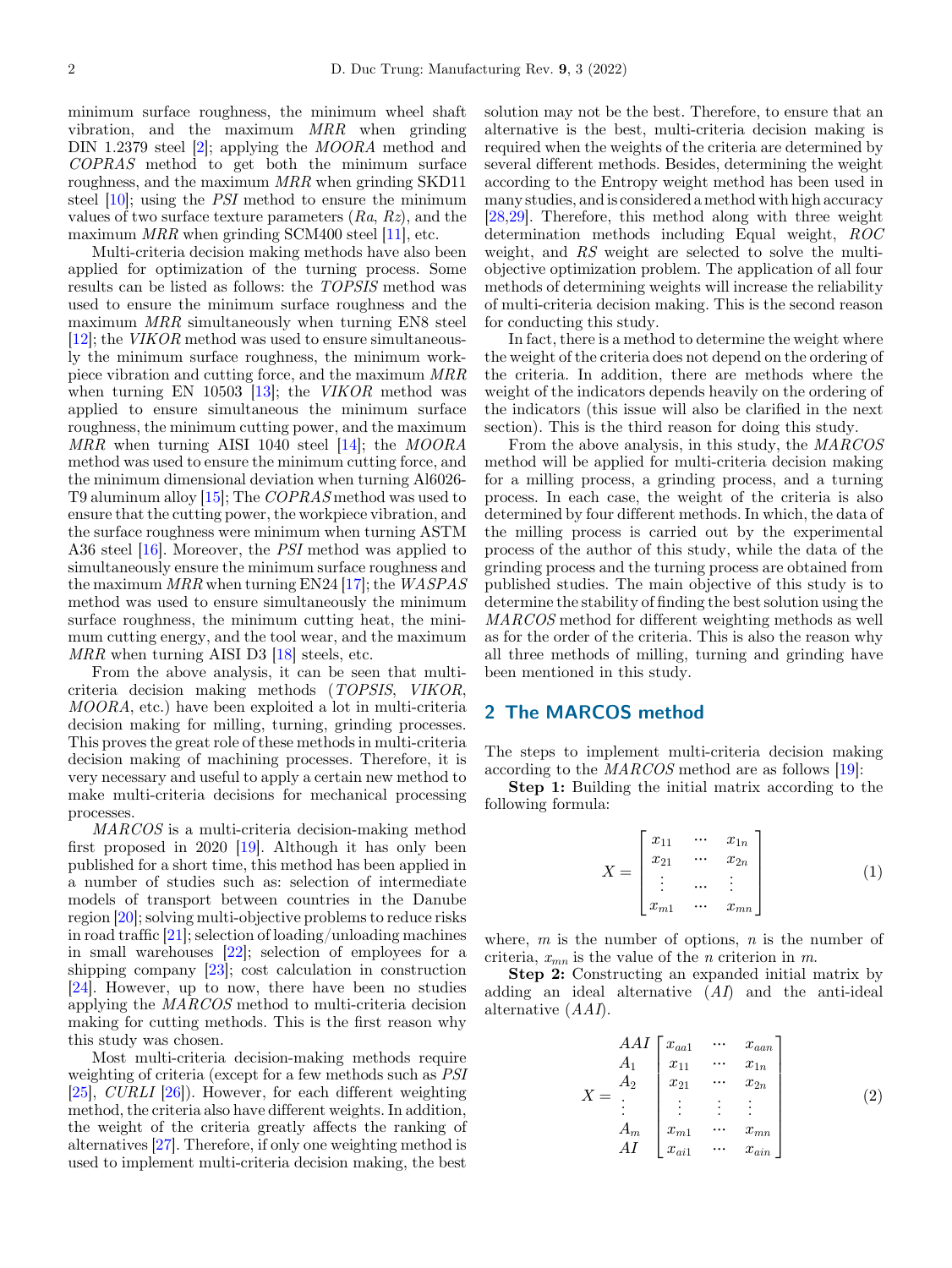<span id="page-2-0"></span>In which:  $AAI = \min(x_{ij})$ ;  $i = 1, 2, ..., m$ ;  $j = 1, 2, ..., n$ <br>is the larger the better if  $j$  is the larger the better.

 $AAI = \max(x_{ij}); i = 1, 2, ..., m; j = 1, 2, ..., n$  if j is the smaller the better.

 $AI = \max(x_{ij}); i = 1, 2, ..., m; j = 1, 2, ..., n$  if j is the larger the better.

 $A I = \min(x_{ij})$ ;  $i = 1, 2, ..., m$ ;  $j = 1, 2, ..., n$  if j is the smaller the better.

Step 3: Normalizing the expanded initial matrix according to the formula.

$$
n_{ij} = \frac{x_{AI}}{x_{ij}}
$$
 if *j* is the smaller the better. (3)

$$
n_{ij} = \frac{x_{ij}}{x_{AI}} \text{ if } j \text{ is the larger the better.} \tag{4}
$$

Step 4: Building a normalized matrix taking into account the weights of the criteria, with the normalized value calculated according to the formula.

$$
v_{ij} = n_{ij} \cdot w_j \tag{5}
$$

where  $w_i$  is the weight of the criterion j.

**Step 5:** Calculating coefficients  $K_i^+$  and  $K_i^-$  according to the formula.

$$
K_i^- = \frac{S_i}{S_{AAI}}\tag{6}
$$

$$
K_i^+ = \frac{S_i}{S_{AI}}\tag{7}
$$

In which:  $S_i$ ,  $S_{AAI}$  and  $S_{AI}$  are the sum of the values of  $v_{ij}$ ,  $x_{aai}$  and  $x_{ai}$ , respectively, where  $i = 1, 2, ..., m$ .

**Step 6:** Calculate the functions  $f(K_i^+)$  and  $f(K_i^-)$ according to the formula.

$$
f(K_i^-) = \frac{K_i^+}{K_i^+ + K_i^i}
$$
 (8)

$$
f\left(K_i^+\right) = \frac{K_i^-}{K_i^+ + K_i^i} \tag{9}
$$

**Step 7:** Calculating the function  $f(K_i)$  according to the following formula and rank the alternatives.

$$
f(K_i) = \frac{K_i^+ + K_i^-}{1 + \frac{1 - f(K_i^+)}{f(K_i^+)} + \frac{1 - f(K_i^-)}{f(K_i^-)}}\tag{10}
$$

Ranking the alternatives according to the larger  $f(K_i)$ the better.

#### 3 Method of determining the weight

#### 3.1 Equal weight method

Equal weight method is used to calculate the weight according to the following formula [[30\]](#page-12-0).

$$
w_j = \frac{1}{n} \tag{11}
$$

In which, n is the number of objectives.

#### 3.2 ROC weight method

In the ROC weight method, the weights of the objectives are calculated based on the following formula [\[31](#page-12-0)].

$$
w_j = \frac{1}{n} \sum_{k=1}^{n} \frac{1}{k}
$$
 (12)

#### 3.3 RS weight method

In the RS weight method, the weight is determined by the following formula [\[31](#page-12-0)].

$$
w_j = \frac{2(n+1-i)}{n(n+1)}
$$
 (13)

#### 3.4 Entropy weight method

In the entropy weight method, the weights of the objectives can be found by the following steps [\[32](#page-12-0)].

Step 1. Determining the normalized values for objectives:

$$
p_{ij} = \frac{y_{ij}}{m + \sum_{i=1}^{m} y_{ij}^2}
$$
 (14)

where  $y_{ij}$  is the value of criterion j corresponding to test's run  $i$ ; m is the number of experiments.

Step 2. Calculating the value of the Entropy measure for each criteria.

$$
e_j = -\sum_{i=1}^{m} \left[ p_{ij} \times \ln(p_{ij}) \right] - \left( 1 - \sum_{i=1}^{m} p_{ij} \right) \times \ln \left( 1 - \sum_{i=1}^{m} p_{ij} \right)
$$
 (15)

Step 3. Calculating the weight for each criteria.

$$
w_j = \frac{1 - e_j}{\sum_{j=1}^{m} (1 - e_j)}.
$$
 (16)

From the above formulas, it can be seen that, with the Equal weight method and the Entropy weight method, the weights do not depend on the order of the criteria. However, for the other two methods (ROC weight and RS weight), the weight depends on the order of the criteria.

The following example will illustrate that: There are two criteria  $C_1$ , and  $C_2$ . If the criteria are arranged in the order  $C_1$ ,  $C_2$ , then when determining the weight for them by  $ROC$  weight method, the weight value of  $C_1$  is 0.75, the weight value of  $C_2$  is 0.25. If using the RS weight method, the weighted value of  $C_1$  is 0.6667, the weighted value of  $C_2$ is 0.3333. However, if the criteria are ranked in the order  $C_2$ ,  $C_1$ , then according to the ROC weight method, the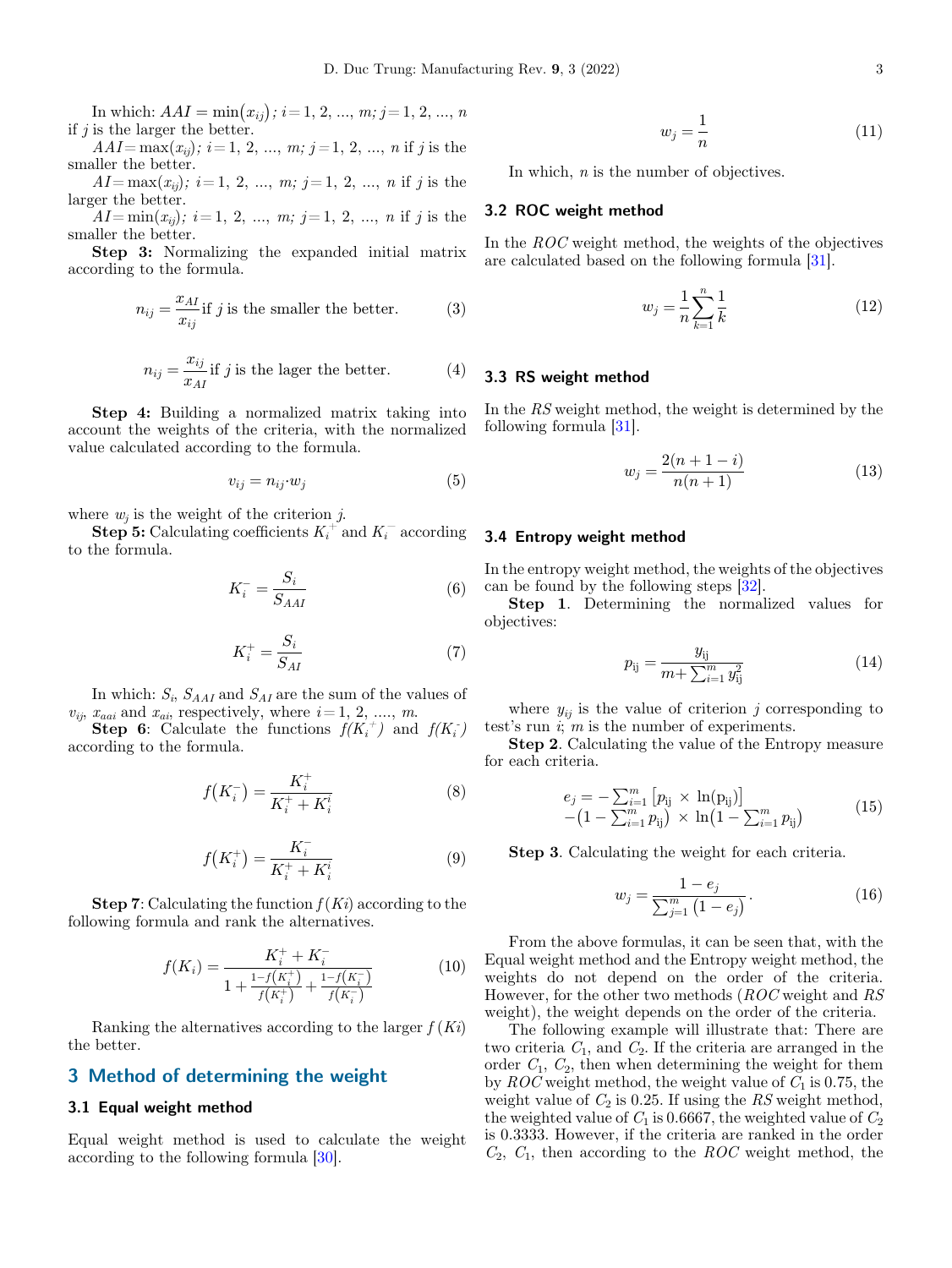|                    |                       |        | Value at level |     |         |
|--------------------|-----------------------|--------|----------------|-----|---------|
| Cutting parameters | $\operatorname{Unit}$ | Symbol |                |     |         |
| Cutting speed      | m/min                 | $v_c$  | 80             | 120 | 200     |
| Feed rate          | mm/rev                |        | 0.05           | 0.1 | 0.15    |
| Cutting width      | mm                    | $a_r$  |                |     | 12      |
| Depth of cut       | mm                    | $a_p$  | 0.1            | 0.3 | $0.5\,$ |

<span id="page-3-0"></span>Table 1. Input parameters.

Table 2. Orthogonal matrix L9 and experimental results.

|        |               | Cutting parameter |            | Response   |                |                                   |
|--------|---------------|-------------------|------------|------------|----------------|-----------------------------------|
| Trial. | $v_c$ (m/min) | $f$ (mm/rev)      | $a_r$ (mm) | $a_p$ (mm) | $Ra \ (\mu m)$ | $MRR \; (\text{mm}^3/\text{min})$ |
| $A_1$  | 80            | 0.05              | 4          | 0.1        | 0.970          | 25.465                            |
| $A_2$  | 80            | 0.10              | 8          | 0.3        | 1.085          | 305.577                           |
| $A_3$  | 80            | 0.15              | 12         | 0.5        | 2.032          | 1145.916                          |
| $A_4$  | 100           | 0.05              | 8          | 0.5        | 0.746          | 318.310                           |
| $A_5$  | 100           | 0.10              | 12         | 0.1        | 0.609          | 190.986                           |
| $A_6$  | 100           | 0.15              | 4          | 0.3        | 1.001          | 286.479                           |
| $A_7$  | 120           | 0.05              | 12         | 0.3        | 0.858          | 343.775                           |
| $A_8$  | 120           | 0.10              | 4          | 0.5        | 0.326          | 381.972                           |
| $A_9$  | 120           | 0.15              | 8          | 0.1        | 1.083          | 229.183                           |

weighted value of  $C_2$  is 0.75, the weighted value of  $C_1$  is 0.25. If using the RS weight method, the weighted values of  $C_2$  are 0.6667, and of  $C_1$  are 0.3333. Thus, when using the ROC weight method and the RS weight method, the weight of the objectives depends on the ordering of the criteria. Does this issue affect the ranking of alternatives? This content will be clarified in the next part of the article.

#### 4 Multi-criteria decision making for milling

#### 4.1 Milling experiment

It is very important to build the setup and conduct the experiment, as well as analyze its results. These things need to be done carefully because they will affect the accuracy of the experiment. However, the main purpose of this study is to determine the stability of the MARCOS method for different weighting methods. The experimental setup can be described as follows: SKS3 steel was used during the test. This is a widely used steel for making dies, cutters, etc. due to its high hardness, high wear resistance. Steel samples are available in length, width and height of 120 mm, 40 mm and 40 mm respectively. The cutting tool used in this study is a TiN coated cutter. This is a cutting tool with high hardness, wear resistance, high toughness, and low chipping rate during machining [\[33,34](#page-12-0)]. The cutter body has a diameter of 20 mm, on which two symmetrical cutting pieces are mounted. The experiment was designed according to the Taguchi method with four input parameters that are variable variables in each experiment.

Each input parameter was selected with three levels of values as shown in Table 1 [[34,35](#page-12-0)]. The experiments were performed on a 3-axis CNC milling machine TXC540 (Taiwan).

The experimental matrix is shown in Table 2. The experiments were performed according to the experimental plan in this table. The MRR is calculated according to formula  $(17)$ , where d is the tool diameter,  $v_c$  is the cutting speed, f is the feed rate,  $a_r$  is the cutting width,  $a_p$  is the depth of cut. The surface roughness was measured with an SJ-201. The response values of the experiments have also been included in Table 2.

$$
MRR = \frac{1}{\pi \cdot d} \cdot 1000 \cdot v_c \cdot f \cdot a_r \cdot a_p \tag{17}
$$

The purpose of the study is to determine the experiment to ensure the minimum Ra and maximum MRR simultaneously. However, the experimental results (Tab. 2) show that Ra has the smallest value in experimental run  $#8$ , but MRR has the largest value in run  $#3$ . Therefore, it is necessary to perform multi-criteria decision making to determine the experimental run where Ra is considered to be "smallest" and MRR is considered "maximum".

#### 4.2 Determining the weights for the criteria

Formula [\(11\)](#page-2-0) is used to determine the weights for the criteria according to the Equal weight method. The weight of each criterion is determined by 0.5.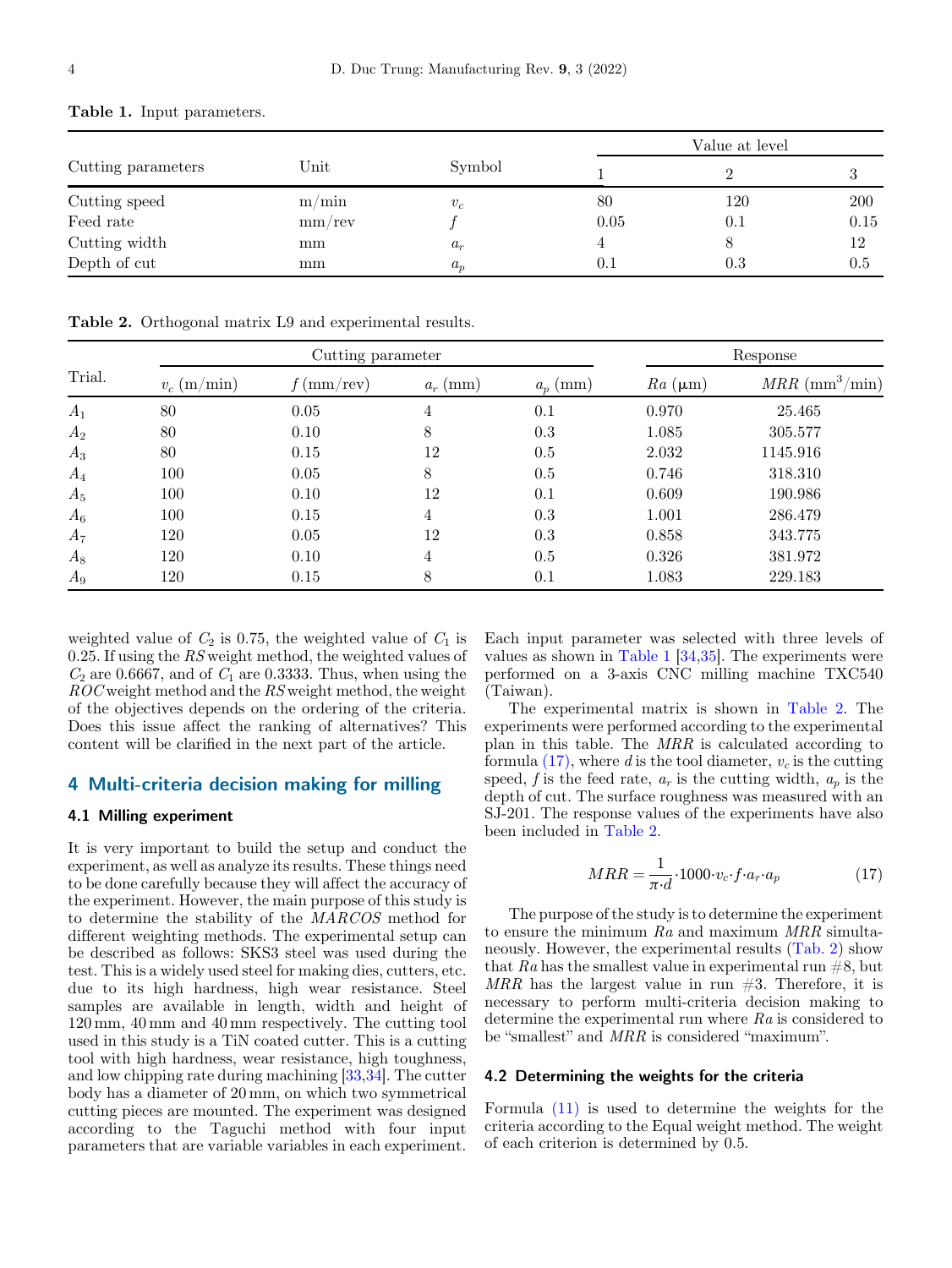$R_a$  MRR AAI 2.032 25.465  $A_1$  0.970 25.465  $A_2$  1.085 305.577  $A_3$  2.032 1145.916  $A_4$  0.746 318.310 A<sub>5</sub> 0.609 190.986  $A_6$  1.001 286.479  $A_7$  0.858 343.775  $A_8$  0.326 381.972  $A_9$  1.083 229.183 AI 0.326 1145.916

Table 3. Expanded initial matrix.

Table 4. Normalized matrix.

|       | $R_a$  | MRR    |
|-------|--------|--------|
| AAI   | 0.1604 | 0.0222 |
| $A_1$ | 0.3361 | 0.0222 |
| $A_2$ | 0.3005 | 0.2667 |
| $A_3$ | 0.1604 | 1.0000 |
| $A_4$ | 0.4370 | 0.2778 |
| $A_5$ | 0.5353 | 0.1667 |
| $A_6$ | 0.3257 | 0.2500 |
| $A_7$ | 0.3800 | 0.3000 |
| $A_8$ | 1.0000 | 0.3333 |
| $A_9$ | 0.3010 | 0.2000 |
| AI    | 1.0000 | 1.0000 |

Formula [\(12\)](#page-2-0) is used to determine the weight of the criteria according to the ROC weight method. The weights of the criteria Ra, MRR were found to be 0.75 and 0.25, respectively.

Formula [\(13\)](#page-2-0) is used to determine the weight of the criteria according to the RS weight method. The weights of the criteria Ra, MRR were found to be 0.6667 and 0.3333, respectively.

The weights for the criteria Ra and MRR according to the Entropy method are calculated according to the formulas  $(14)$  to  $(17)$  and the results are 0.6618 and 0.3382, respectively.

#### 4.3 Applying the MARCOS method for multi-criteria decision making

Formula [\(1\)](#page-1-0) is used to determine the original matrix. This matrix is the last two columns in [Table 2.](#page-3-0)

Formula [\(2\)](#page-1-0) is used to build the expanded initial matrix. The results are presented in Table 3.

Formulas [\(3\)](#page-2-0), [\(4\)](#page-2-0) are used to determine the normalized matrix. The results are presented in Table 4.

Table 5. Normalized matrix with weights.

|       | $R_a$  | MRR    |
|-------|--------|--------|
| AAI   | 0.0802 | 0.0111 |
| $A_1$ | 0.1680 | 0.0111 |
| $A_2$ | 0.1502 | 0.1333 |
| $A_3$ | 0.0802 | 0.5000 |
| $A_4$ | 0.2185 | 0.1389 |
| $A_5$ | 0.2677 | 0.0833 |
| $A_6$ | 0.1628 | 0.1250 |
| $A_7$ | 0.1900 | 0.1500 |
| $A_8$ | 0.5000 | 0.1667 |
| $A_9$ | 0.1505 | 0.1000 |
| AI    | 0.5000 | 0.5000 |
|       |        |        |

Formula [\(5\)](#page-2-0) is used to build a normalized matrix taking into account the weights of the criteria. In which, the weight of the criteria is determined by the equal weight method (i.e.  $w_i = 0.5$ , with  $j = 1 \div 2$ ). The results are presented in Table 5.

Apply formulas  $(6)$ ,  $(7)$ ,  $(8)$ ,  $(9)$  and  $(10)$  to calculate the respective values  $K_i^-$ ,  $K_i^+$ ,  $f(K_i^-)$ ,  $f(K_i^+)$  and  $f(K_i)$ . The results are presented in [Table 6.](#page-5-0) The results of ranking the alternatives according to the value of  $f(K_i)$  have also been included in this table.

Proceeding in the same way, the alternatives corresponding to different weighting methods (ROC weight, RS weight, Entropy weight) are ranked as shown in [Table 7.](#page-5-0)

The results in [Table 7](#page-5-0) show that, with different weighting methods, the ranking results of the alternatives are also different. This is in complete agreement with the comment in [[27\]](#page-12-0). However, it is surprising to find that with all four different weighting methods,  $A_8$  is still determined to be the best solution, and  $A_1$  is still considered the worst solution. The data in [Table 2](#page-3-0) demonstrates that the MRR at  $A_1$  is significantly lower than that at other alternatives. Hence, it is appropriate to conclude that  $A_1$  is the worst alternative. In contrast,  $Ra$  at  $A_8$  is the lowest among the eight alternatives, while the  $MRR$  at  $A_8$  is only lower than the  $MRR$  at  $A_3$ . For that reason,  $A_8$  is considered as the best. This is explained by the fact that the MARCOS method considers the ideal solution  $(AI)$  and the anti-ideal solution  $(AAI)$ . In addition, when the weight of the criteria is determined by the RS method and the Entropy method, the ranking order of the alternatives is completely identical.

# 5 Multi-criteria decision making for grinding process

In this section, the results of the steel grinding test SCM400 [\[11](#page-11-0)] were used. In this experiment, nine experiments with the Taguchi design were conducted. At each experiment, the part speed, feed rate, and depth of cut were changed. In addition, surface roughness  $(Ra, Rz)$  was measured and MRR was calculated with each experiment. The results of this experiment are presented in [Table 8.](#page-6-0) In this study, the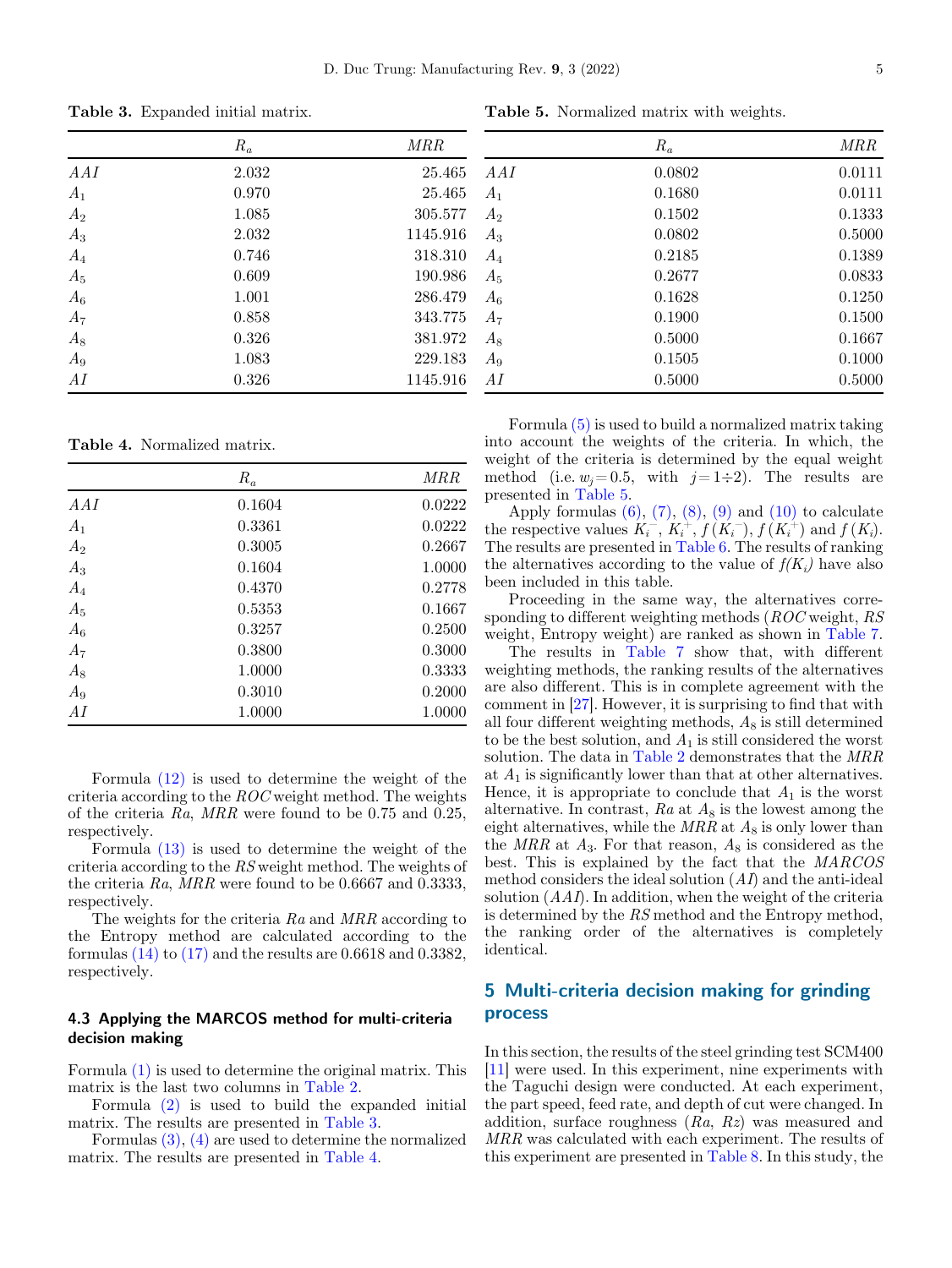| Trial. | $K_i^-$  | $K_i^+$  | $f(K_i^-)$ | $f\left(K_i^+\right)$ | $f(K_i)$ | Rank |
|--------|----------|----------|------------|-----------------------|----------|------|
| $A_1$  | 0.006515 | 0.000156 | 0.023427   | 0.976573              | 0.000156 | 9    |
| $A_2$  | 0.010313 | 0.000247 | 0.023427   | 0.976573              | 0.000247 |      |
| $A_3$  | 0.021101 | 0.000506 | 0.023427   | 0.976573              | 0.000506 | 2    |
| $A_4$  | 0.012997 | 0.000312 | 0.023427   | 0.976573              | 0.000312 | 3    |
| $A_5$  | 0.012764 | 0.000306 | 0.023427   | 0.976573              | 0.000306 | 4    |
| $A_6$  | 0.010468 | 0.000251 | 0.023427   | 0.976573              | 0.000251 | 6    |
| $A_7$  | 0.012364 | 0.000297 | 0.023427   | 0.976573              | 0.000296 | 5    |
| $A_8$  | 0.024245 | 0.000582 | 0.023427   | 0.976573              | 0.000581 |      |
| $A_9$  | 0.009110 | 0.000219 | 0.023427   | 0.976573              | 0.000218 | 8    |

<span id="page-5-0"></span>Table 6. Some parameters in MARCOS and ranking of alternatives.

Table 7. Ranking of alternatives for different weighting methods

|        | Criteria       |                                   | Weighting methods |              |           |                |  |  |
|--------|----------------|-----------------------------------|-------------------|--------------|-----------|----------------|--|--|
| Trial. | $Ra \ (\mu m)$ | $MRR \; (\text{mm}^3/\text{min})$ | Equal weight      | $ROC$ weight | RS weight | Entropy weight |  |  |
| $A_1$  | 0.970          | 25.465                            | 9                 | 9            |           |                |  |  |
| $A_2$  | 1.085          | 305.577                           |                   |              |           |                |  |  |
| $A_3$  | 2.032          | 1145.916                          |                   |              |           |                |  |  |
| $A_4$  | 0.746          | 318.310                           | ۰,                |              |           |                |  |  |
| $A_5$  | 0.609          | 190.986                           |                   |              |           |                |  |  |
| $A_6$  | 1.001          | 286.479                           | 6                 | 6            |           |                |  |  |
| $A_7$  | 0.858          | 343.775                           | 5                 |              |           |                |  |  |
| $A_8$  | 0.326          | 381.972                           |                   |              |           |                |  |  |
| $A_9$  | 1.083          | 229.183                           | 8                 |              |           |                |  |  |

PSI method for multi-criteria decision making was used. The purpose of this study is to identify one experiment out of a total of nine experiments where  $Ra$  and  $Rz$  are the smallest and the MRR is the largest. However, in this study, the author did not compare the MARCOS method and the PSI method, but determined the stability of the multi-criteria decision making by the MARCOS method when using the identification methods assign different weights.

The weights of the criterias have been determined according to four methods including the Equal weight, the ROC weight, the RS weight, and the Entropy weight and the results are presented in [Table 9.](#page-6-0)

With four sets of weights of the criteria as shown in [Table 9](#page-6-0), the MARCOS method is applied to rank the alternatives. The results obtained are presented in [Table 10](#page-6-0).

The ranking results of the alternatives in [Table 10](#page-6-0) show that, with different weighting methods, the ranking results of the options are also different [\[27](#page-12-0)]. However, with all four different weighting methods,  $A_4$  was determined to be the best solution. In addition, when using the Equal weight method, the ROC weight method, and RS weight method,  $A_2$  is the worst option. According to the data in [Table 8](#page-6-0), both  $Ra$  and  $Rz$  at  $A_4$  are the lowest among nine experiments. As a result,  $A_4$  is found as the best solution.

On the contrary,  $Rz$  is the highest and  $Ra$  is also great (only lower than  $Ra$  at  $A_6$ ) at  $A_2$ . Therefore, it is appropriate to conclude that  $A_2$  is the worst option.

# 6 Multi-criteria decision making for turning process

In this section, 6063 aluminum turning test results [\[36\]](#page-12-0) were used. In which, twenty-seven experiments were designed according to the Taguchi method with input parameters as part speed, feed amount, depth of cut, and percentage of TiC additive in lubricant. At each experiment, surface roughness  $(Rz)$ , cutting force  $(Fc)$ , and  $MRR$ were calculated. The obtained results are shown in [Table 11.](#page-7-0) In this study, the WASPAS method and the MOORA method were also used for multi-criteria decision making to determine the experiment that simultaneously ensures the largest  $MRR$ ,  $Fc$  and  $Rz$  are the smallest. However, the comparison of the MARCOS methods, the WASPAS method, and the MOORA method was not performed, but only the stability assessment of multicriteria decision-making was carried out by the MARCOS method corresponding to the identified methods different weights.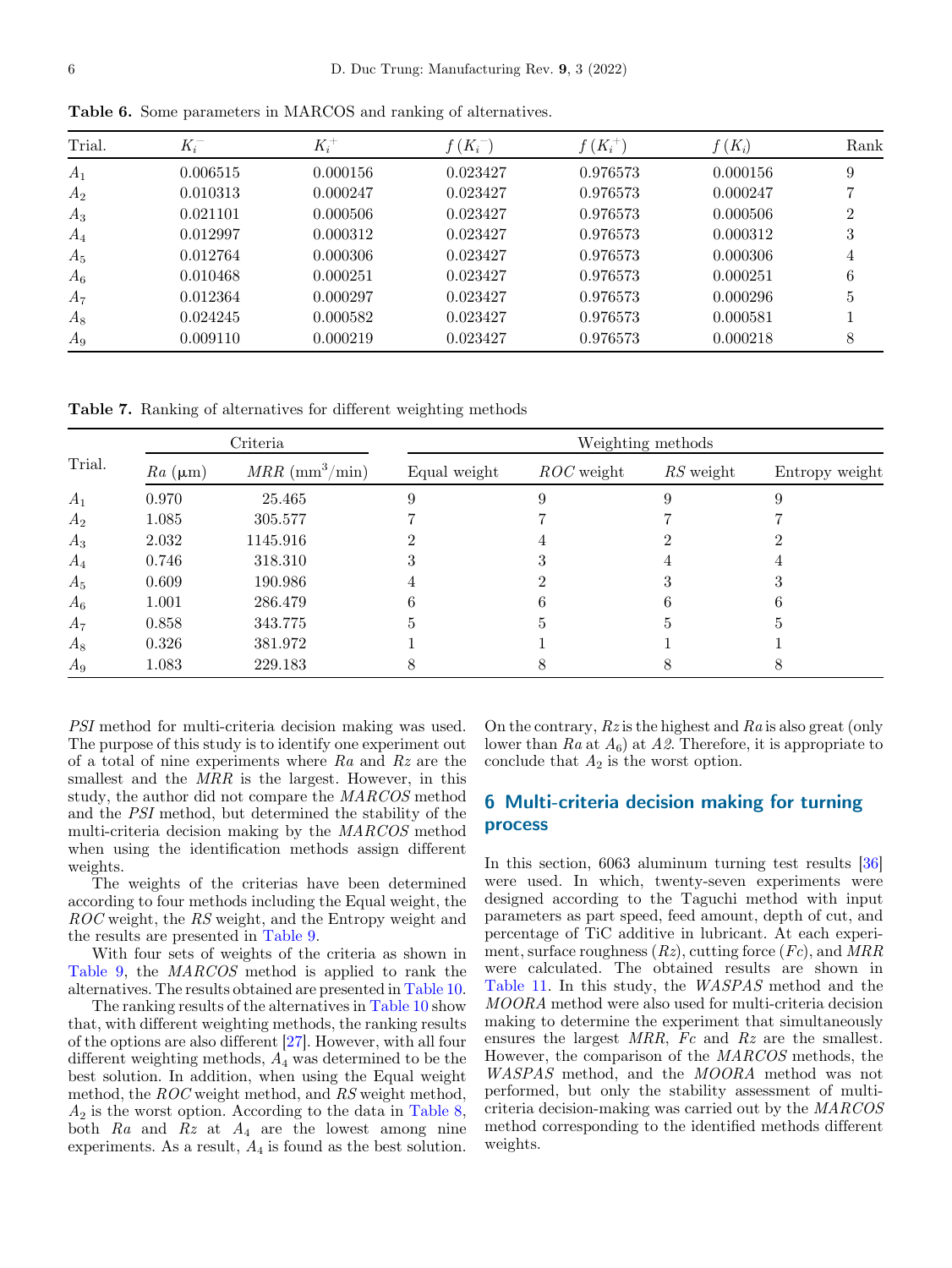| Trial. | Cutting parameter     |              |            |             | Response        |                                   |  |  |
|--------|-----------------------|--------------|------------|-------------|-----------------|-----------------------------------|--|--|
|        | $n \text{ (rev/min)}$ | $f$ (mm/rev) | $a_r$ (mm) | $Ra(\mu m)$ | $Rz$ ( $\mu$ m) | $MRR \; (\text{mm}^3/\text{min})$ |  |  |
| $A_1$  | 400                   | 0.05         | 0.01       | 0.51        | 2.06            | 82.439                            |  |  |
| $A_2$  | 400                   | 0.075        | 0.015      | 0.73        | 4.52            | 105.976                           |  |  |
| $A_3$  | 400                   | 0.09         | 0.02       | 0.59        | 4.24            | 169.533                           |  |  |
| $A_4$  | 600                   | 0.05         | 0.015      | 0.38        | 1.77            | 70.650                            |  |  |
| $A_5$  | 600                   | 0.075        | 0.02       | 0.42        | 3.53            | 141.277                           |  |  |
| $A_6$  | 600                   | 0.09         | 0.01       | 0.76        | 2.12            | 84.795                            |  |  |
| $A_7$  | 800                   | 0.05         | 0.02       | 0.39        | 2.35            | 94.185                            |  |  |
| $A_8$  | 800                   | 0.075        | 0.01       | 0.59        | 1.97            | 70.662                            |  |  |
| $A_9$  | 800                   | 0.09         | 0.015      | 0.64        | 3.18            | 127.171                           |  |  |

<span id="page-6-0"></span>Table 8. Experimental results of SCM400 steel grinding process [\[11](#page-11-0)].

Table 9. Weights of objectives corresponding to different weighting methods.

|                   |        | Criteria |            |
|-------------------|--------|----------|------------|
| Weighting methods | Ra     | Rz       | <b>MRR</b> |
| Equal weight      | 1/3    | 1/3      | 1/3        |
| $ROC$ weight      | 0.6111 | 0.2778   | 0.1111     |
| $RS$ weight       | 0.5000 | 0.3333   | 0.1667     |
| Entropy weight    | 0.4138 | 0.3641   | 0.2222     |

Table 10. Ranking of alternatives for different weighting methods.

|        | Criterias   |                |                                   |              |              | Weighting methods |                |
|--------|-------------|----------------|-----------------------------------|--------------|--------------|-------------------|----------------|
| Trial. | $Ra(\mu m)$ | $Rz \ (\mu m)$ | $MRR \; (\text{mm}^3/\text{min})$ | Equal weight | $ROC$ weight | RS weight         | Entropy weight |
| $A_1$  | 0.51        | 2.06           | 82.439                            |              |              |                   |                |
| $A_2$  | 0.73        | 4.52           | 105.976                           |              |              |                   |                |
| $A_3$  | 0.59        | 4.24           | 169.533                           |              | h            | b                 |                |
| $A_4$  | 0.38        | 1.77           | 70.650                            |              |              |                   |                |
| $A_5$  | 0.42        | 3.53           | 141.277                           |              |              |                   |                |
| $A_6$  | 0.76        | 2.12           | 84.795                            |              | 8            |                   |                |
| $A_7$  | 0.39        | 2.35           | 94.185                            |              |              |                   |                |
| $A_8$  | 0.59        | 1.97           | 70.662                            | 6            | Ð            | h                 |                |
| $A_9$  | 0.64        | 3.18           | 127.171                           |              |              |                   |                |

Four methods Equal weight,  $ROC$  weight,  $RS$  weight and Entropy weight were again used to determine the weights for the criteria, and the results are presented in [Table 12](#page-7-0). The MARCOS method was also applied to rank the indicators. The plans and results are presented in [Table 13.](#page-8-0)

The ranking results of the alternatives in [Table 13](#page-8-0) also show that, with different weighting methods, the ranking results of the alternatives are also different [\[27](#page-12-0)]. However, alternative  $A_{16}$  was determined to be the best option, and alternative  $A_{21}$  was still determined to be the worst option. From the data in [Table 11,](#page-7-0) the MRR is remarkably high (only lower than the MRR at  $A_{18}$ ) and the Fc and Rz at  $A_{16}$ by are fairly low at  $A_{16}$ . This contributes to the conclusion that  $A_{16}$  is the best alternative.

From the ranking results of the three machining processes (milling, grinding, turning) [\(Tables 7,](#page-5-0) 10 and [13](#page-8-0)), as well as from the content discussed about them, the MARCOS method always determines the best test for although the weights of the criteria are determined by different methods. Furthermore, although the number of experiments is different in the milling, grinding and turning cases, the best alternative in each case is defined to be the same using the different weighting methods. This is explained by the fact that the MARCOS method refers to the ideal and anti-ideal alternatives [[19\]](#page-12-0).

However, if the weights of the indicators are determined by the Equal weight method or the Entropy weight method, their values do not depend on the order of the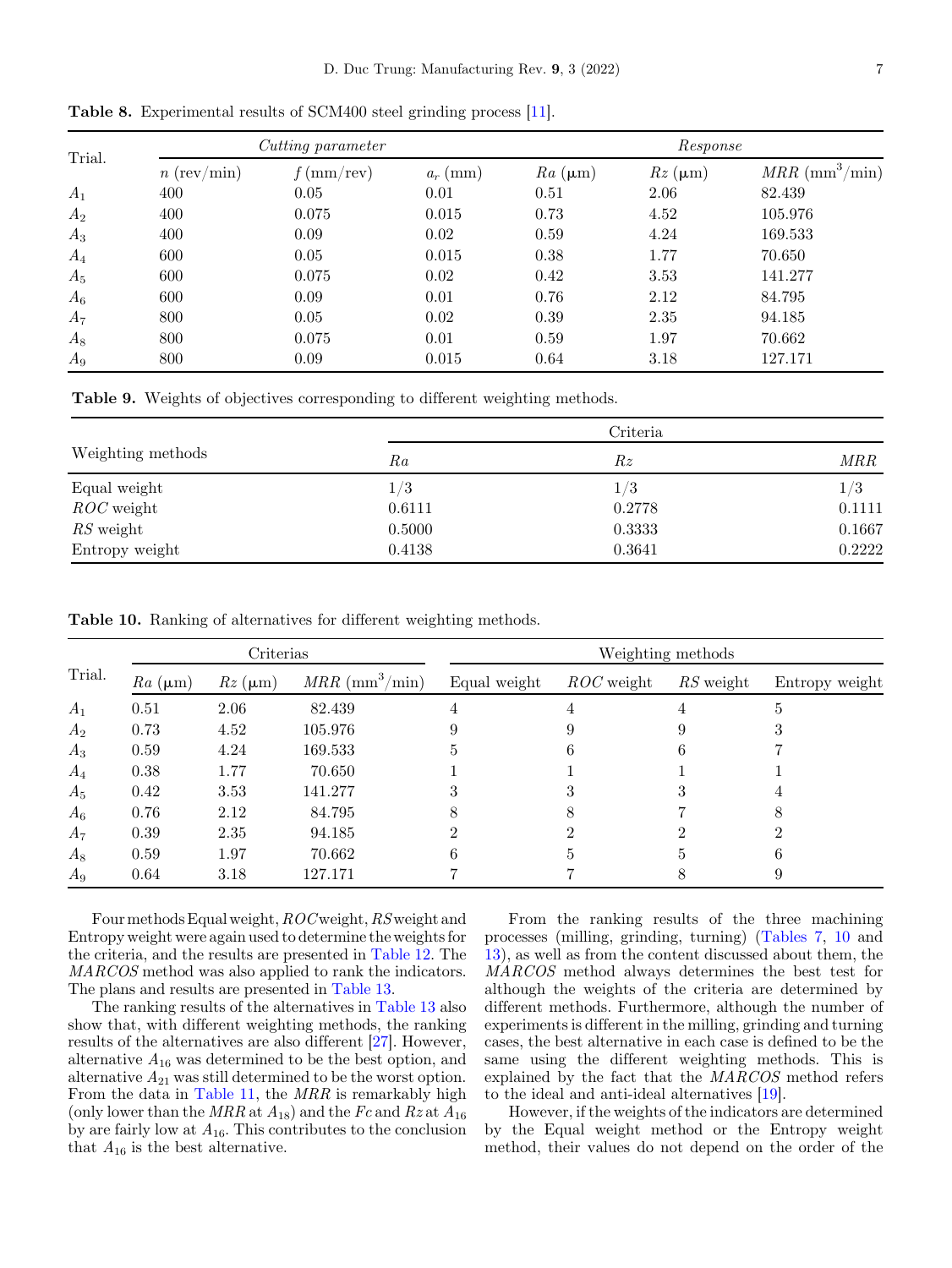<span id="page-7-0"></span>

|  |  | Table 11. Experimental results of 6063 aluminum turning process [36]. |  |  |  |  |  |  |  |
|--|--|-----------------------------------------------------------------------|--|--|--|--|--|--|--|
|--|--|-----------------------------------------------------------------------|--|--|--|--|--|--|--|

|          |               | Input parameters |            |                |                                   | Responses |                 |  |  |
|----------|---------------|------------------|------------|----------------|-----------------------------------|-----------|-----------------|--|--|
| Trial.   | $n$ (rev/min) | $f$ (mm/rev)     | $a_r$ (mm) | TiC $(\%)$     | $MRR \; (\text{mm}^3/\text{min})$ | $F_c(N)$  | $Rz$ ( $\mu$ m) |  |  |
| $A_1$    | 950           | $0.1\,$          | 0.3        | $10\,$         | 5892                              | 128       | 4.91            |  |  |
| $A_2$    | 950           | $0.13\,$         | $\rm 0.3$  | $\overline{5}$ | 6128                              | 118       | 4.11            |  |  |
| $A_3$    | 700           | $0.13\,$         | 0.1        | 10             | 6523                              | 120       | $4.55\,$        |  |  |
| $A_4$    | 950           | $0.14\,$         | 0.2        | 10             | 6395                              | 123       | 4.56            |  |  |
| $A_5$    | 950           | $0.13\,$         | $0.1\,$    | $15\,$         | 6129                              | 120       | 4.4             |  |  |
| $A_6$    | 950           | 0.13             | 0.3        | $15\,$         | 5569                              | 123       | 4.32            |  |  |
| $A_7$    | 1200          | $0.16\,$         | $\rm 0.2$  | 10             | 5235                              | 116       | 3.88            |  |  |
| $A_8$    | 1200          | $0.13\,$         | 0.1        | $10\,$         | 5702                              | 120       | 4.4             |  |  |
| $A_9$    | 950           | 0.16             | 0.1        | 10             | 5269                              | 119       | 4.46            |  |  |
| $A_{10}$ | 950           | 0.1              | 0.1        | 10             | 4892                              | 111       | 3.98            |  |  |
| $A_{11}$ | 700           | 0.1              | 0.2        | 10             | 6524                              | 110       | 4.01            |  |  |
| $A_{12}$ | 950           | 0.16             | $\rm 0.2$  | 15             | 5689                              | 113       | 4.26            |  |  |
| $A_{13}$ | 700           | 0.13             | $\rm 0.2$  | 15             | 5512                              | 126       | 4.74            |  |  |
| $A_{14}$ | 700           | $0.16\,$         | $\rm 0.2$  | 10             | 6582                              | 124       | $5.13\,$        |  |  |
| $A_{15}$ | 950           | 0.13             | 0.2        | 10             | 5834                              | 116       | 4.28            |  |  |
| $A_{16}$ | 1200          | 0.13             | 0.2        | $\overline{5}$ | 6924                              | 118       | 4.42            |  |  |
| $A_{17}$ | 950           | $0.16\,$         | $0.1\,$    | 10             | 6596                              | 115       | 4.16            |  |  |
| $A_{18}$ | 950           | $0.13\,$         | $\rm 0.2$  | 10             | 6952                              | 121       | 4.53            |  |  |
| $A_{19}$ | 1200          | 0.1              | $\rm 0.2$  | 10             | 6524                              | 126       | 4.69            |  |  |
| $A_{20}$ | 700           | $0.13\,$         | 0.3        | 10             | 5362                              | 124       | $4.52\,$        |  |  |
| $A_{21}$ | 1200          | $0.13\,$         | $\rm 0.3$  | $10\,$         | 4206                              | 120       | 4.12            |  |  |
| $A_{22}$ | 700           | $0.13\,$         | $\rm 0.2$  | $\bf 5$        | 4857                              | $119\,$   | 3.73            |  |  |
| $A_{23}$ | 950           | $0.13\,$         | $0.1\,$    | $\bf 5$        | 5695                              | 120       | 4.4             |  |  |
| $A_{24}$ | 950           | $0.16\,$         | $\rm 0.2$  | $\bf 5$        | 5425                              | 124       | $4.54\,$        |  |  |
| $A_{25}$ | 950           | 0.1              | $\rm 0.2$  | $10\,$         | 6325                              | 125       | 4.71            |  |  |
| $A_{26}$ | 1200          | 0.13             | 0.2        | 10             | 6321                              | 116       | 4.44            |  |  |
| $A_{27}$ | 950           | $0.1\,$          | 0.2        | $\bf 5$        | 5125                              | 117       | 4.06            |  |  |

Table 12. Weights of criteria corresponding to different weighting methods.

|                |            | Criteria |        |
|----------------|------------|----------|--------|
| Weight method  | <i>MRR</i> | Fc       | Rz     |
| Equal weight   | 1/3        | 1/3      | 1/3    |
| $ROC$ weight   | 0.6111     | 0.2778   | 0.1111 |
| $RS$ weight    | 0.5000     | 0.3333   | 0.1667 |
| Entropy weight | 0.6766     | 0.0727   | 0.2508 |

criteria. However, with two methods ROC weight and RS weight, the result is different. The question is when the criteria are arranged in different order, will it make the ranking of the different criteria or not. [Tables 14](#page-8-0)–[16](#page-10-0) present the ranking results of the plans for milling, grinding, and turning when the order of criteria is arranged in different ways.

#### [Table 14](#page-8-0) shows:

– When the order of criteria is arranged in the order  $Ra$  to  $MRR$ , then  $A_8$  is considered the best option in both cases where the weight is determined by  $\overline{ROC}$  weight method and RS weight method. According to experimental data in [Table 2,](#page-3-0)  $A_8$  is the solution with the smallest  $Ra$  $(Ra = 0.326 \,\mathrm{\mu m}).$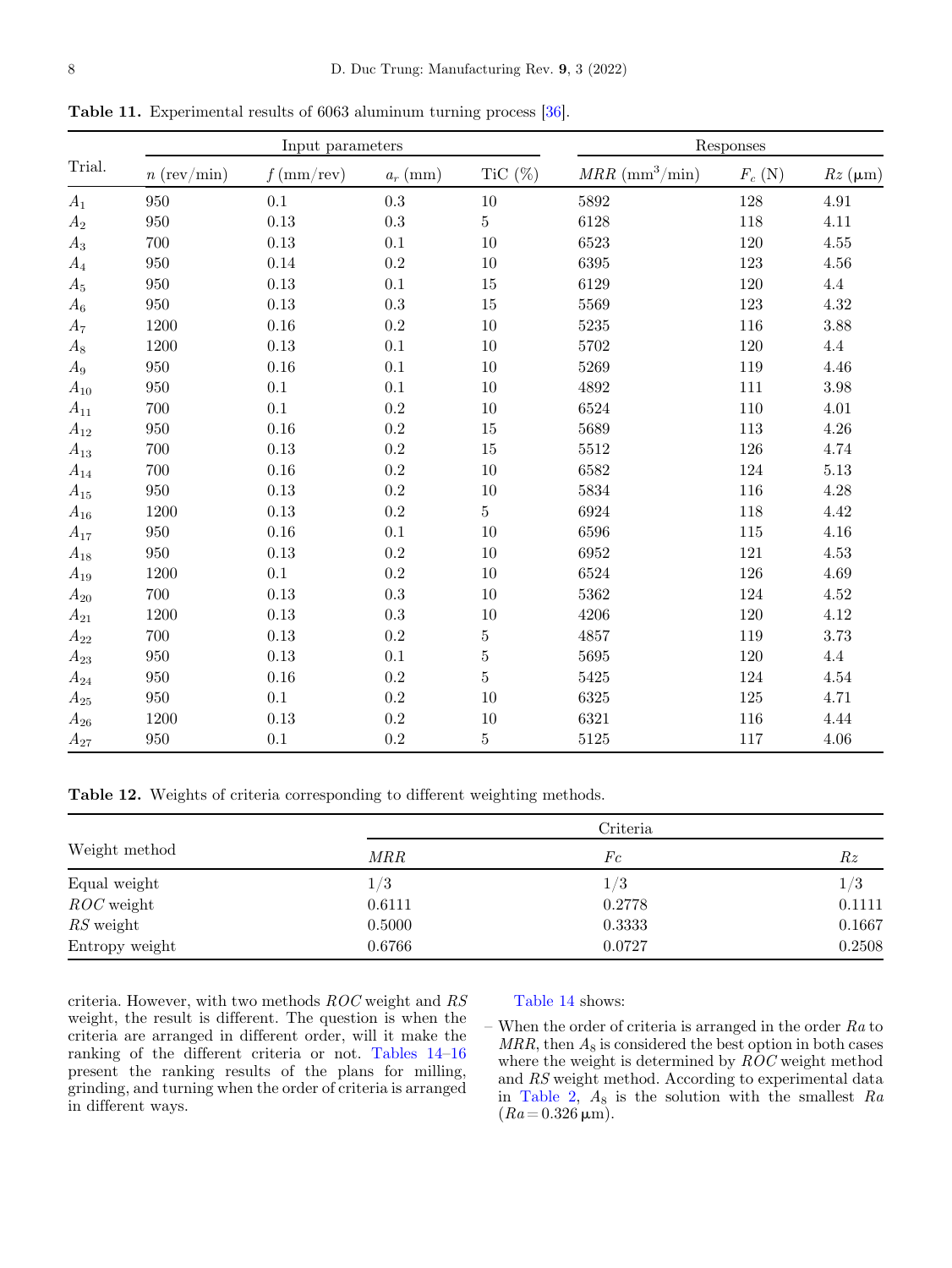<span id="page-8-0"></span>Table 13. Ranking of alternatives for different weighting methods.

|          |                 | $\operatorname{Criteria}$ |                 |                  |                  | Weighting methods |                  |
|----------|-----------------|---------------------------|-----------------|------------------|------------------|-------------------|------------------|
| Trial.   | $MRR$ (mm3/min) | $Fc$ (N)                  | $Rz$ ( $\mu$ m) | Equal weight     | $ROC$ weight     | $RS$ weight       | Entropy method   |
| $A_1$    | 5892            | 128                       | 4.91            | $25\,$           | 17               | $20\,$            | 17               |
| $A_2$    | 6128            | 118                       | 4.11            | 5                | 10               | $\overline{7}$    | $\boldsymbol{9}$ |
| $A_3$    | 6523            | 120                       | 4.55            | 7                | $\overline{5}$   | $\bf 5$           | $\bf 5$          |
| $A_4$    | 6395            | 123                       | 4.56            | 12               | $\boldsymbol{9}$ | $8\,$             | $8\,$            |
| $A_5$    | 6129            | 120                       | 4.4             | 11               | 12               | 11                | 12               |
| $A_6$    | 5569            | 123                       | $4.32\,$        | 21               | $18\,$           | $18\,$            | 18               |
| $A_7$    | 5235            | 116                       | 3.88            | $9\phantom{.0}$  | 19               | $17\,$            | 19               |
| $A_8$    | 5702            | $120\,$                   | 4.4             | 17               | $15\,$           | $15\,$            | $15\,$           |
| $A_9$    | 5269            | 119                       | 4.46            | 22               | $23\,$           | $22\,$            | $25\,$           |
| $A_{10}$ | 4892            | 111                       | 3.98            | 13               | $24\,$           | $19\,$            | 26               |
| $A_{11}$ | 6524            | 110                       | 4.01            | $\boldsymbol{3}$ | 3                | 3                 | $\overline{3}$   |
| $A_{12}$ | 5689            | 113                       | $4.26\,$        | $8\,$            | $14\,$           | $14\,$            | 14               |
| $A_{13}$ | 5512            | 126                       | 4.74            | 26               | 21               | ${\bf 26}$        | $22\,$           |
| $A_{14}$ | 6582            | 124                       | $5.13\,$        | 20               | $\overline{7}$   | $10\,$            | $10\,$           |
| $A_{15}$ | 5834            | 116                       | 4.28            | 10               | 13               | $12\,$            | 13               |
| $A_{16}$ | 6924            | 118                       | $4.42\,$        | 1                | $\mathbf{1}$     | 1                 | $\mathbf{1}$     |
| $A_{17}$ | 6596            | 115                       | $4.16\,$        | $\,2$            | $\overline{4}$   | $\sqrt{2}$        | $\overline{4}$   |
| $A_{18}$ | 6952            | 121                       | 4.53            | 4                | $\boldsymbol{2}$ | $\overline{4}$    | $\,2$            |
| $A_{19}$ | 6524            | 126                       | 4.69            | 15               | $8\,$            | $\boldsymbol{9}$  | $\,6\,$          |
| $A_{20}$ | 5362            | 124                       | $4.52\,$        | 24               | 25               | 25                | 23               |
| $A_{21}$ | 4206            | 120                       | $4.12\,$        | 27               | 27               | 27                | 27               |
| $A_{22}$ | 4857            | 119                       | 3.73            | 14               | 26               | 23                | 24               |
| $A_{23}$ | 5695            | 120                       | $4.4\,$         | 18               | $16\,$           | $16\,$            | $16\,$           |
| $A_{24}$ | 5425            | 124                       | $4.54\,$        | 23               | $20\,$           | 24                | 20               |
| $A_{25}$ | 6325            | $125\,$                   | 4.71            | 19               | $11\,$           | $13\,$            | $11\,$           |
| $A_{26}$ | 6321            | 116                       | 4.44            | $6\phantom{.0}$  | $\,6$            | $\,6\,$           | $\overline{7}$   |
| $A_{27}$ | 5125            | 117                       | 4.06            | 16               | $22\,$           | 21                | $21\,$           |

Table 14. Ranking of alternatives of milling according to the arrangement of criteria.

|        |         | $ROC$ weight             |                | $\mathit{RS}$ weight         |
|--------|---------|--------------------------|----------------|------------------------------|
| Trial. | Ra, MRR | MRR, Ra<br>$^{\prime}2)$ | Ra, MRR<br>(3) | MRR, Ra<br>$\left( 4\right)$ |
| $A_1$  |         |                          |                |                              |
| $A_2$  |         |                          |                |                              |
| $A_3$  |         |                          |                |                              |
| $A_4$  |         |                          |                |                              |
| $A_5$  |         |                          |                |                              |
| $A_6$  |         |                          |                |                              |
| $A_7$  |         |                          |                |                              |
| $A_8$  |         |                          |                |                              |
| $A_9$  |         |                          |                |                              |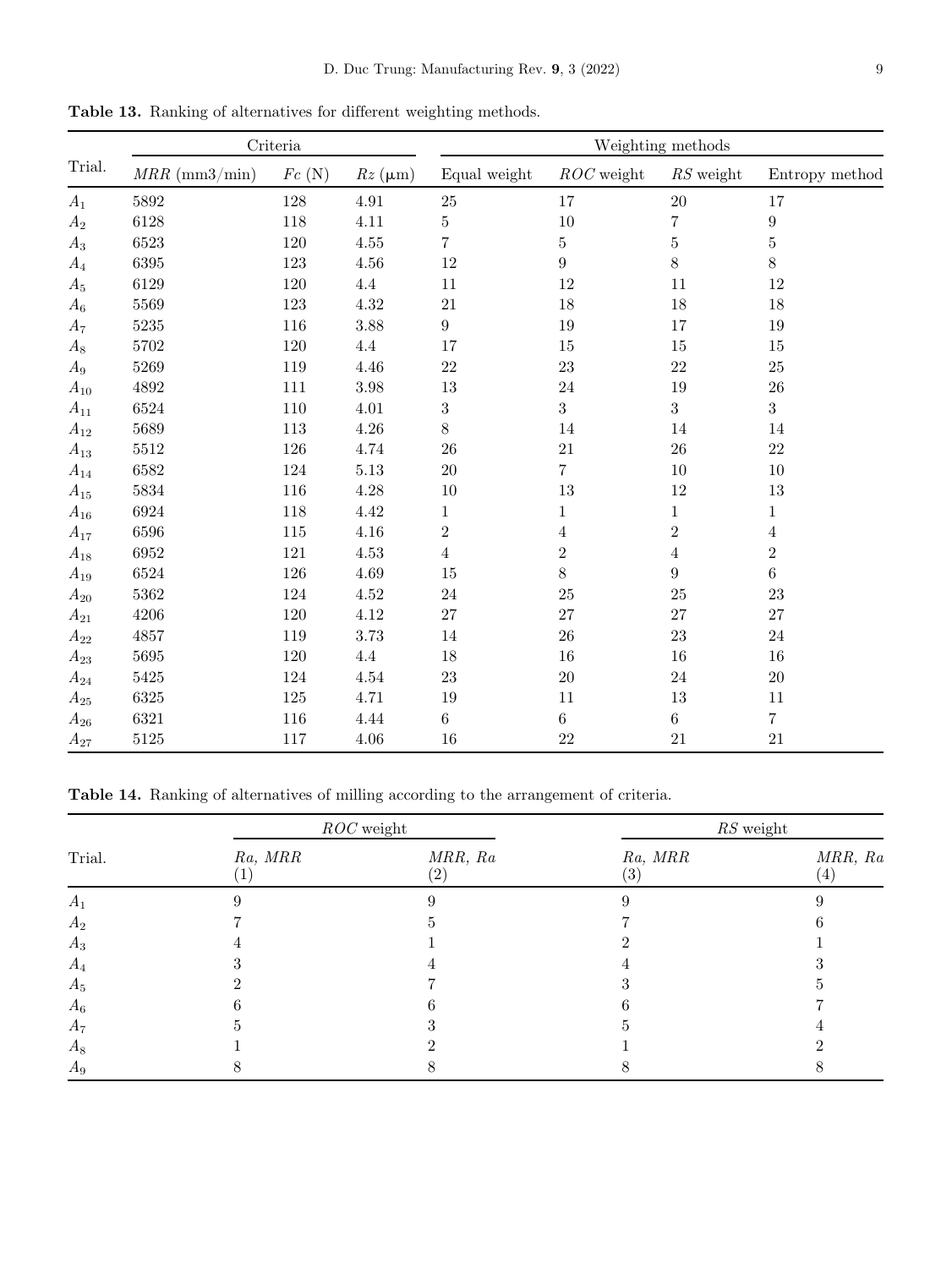|                       |                    |                        | ROC weight                |                     |                                                        |                                                                |                                                                               |                                                                        | $RS$ weigh                                                       |                                                                                              |                                                                                                                       |                                                                                          |
|-----------------------|--------------------|------------------------|---------------------------|---------------------|--------------------------------------------------------|----------------------------------------------------------------|-------------------------------------------------------------------------------|------------------------------------------------------------------------|------------------------------------------------------------------|----------------------------------------------------------------------------------------------|-----------------------------------------------------------------------------------------------------------------------|------------------------------------------------------------------------------------------|
| Trial.                | XIRR<br>Ra,<br>REJ | $Ra, MRR, \, Rz$ $(2)$ | œ<br>$Rz, Ra, MRI$<br>(3) | MRR<br>a<br>Ra<br>E | $\begin{array}{l} MRR,\\ Ra,\\ {\rm Rz}\\ \end{array}$ | $\begin{array}{l} MRR, \ Rz, \ Rz, \ \hline 6 \ 6 \end{array}$ | $\begin{array}{l} Ra,\\ \mathrm{Rz}, \mathrm{MRR}\\ \mathrm{(7)} \end{array}$ | $\begin{array}{l} Ra,\ MRR,\ \mathrm{Rz}\\ \mathrm{(8)}\\ \end{array}$ | $\begin{array}{c c} Rz, \ \text{R}a, \ \text{MRR} \ \end{array}$ | $\left.\begin{array}{l} Rz,\\ \text{MRR},\\ R\,a\\ \text{(10)}\\ 3\quad9 \end{array}\right.$ | $\begin{array}{l} \displaystyle \stackrel{MRR,}{Ra}, \\ \displaystyle \stackrel{Ra}{\stackrel{(11)}{0}}. \end{array}$ | $\left.\begin{array}{l} \Sigma R, \\ R, \\ R, \\ R, \\ \end{array}\right _{\text{(12)}}$ |
| 41                    |                    | مد                     |                           |                     |                                                        |                                                                |                                                                               |                                                                        |                                                                  |                                                                                              |                                                                                                                       |                                                                                          |
| $A_2$                 |                    |                        |                           |                     |                                                        |                                                                |                                                                               |                                                                        |                                                                  |                                                                                              |                                                                                                                       |                                                                                          |
|                       |                    |                        |                           |                     |                                                        | $\overline{a}$                                                 |                                                                               |                                                                        |                                                                  |                                                                                              |                                                                                                                       |                                                                                          |
| 4<br>4<br>4<br>4<br>5 |                    |                        |                           |                     |                                                        |                                                                |                                                                               |                                                                        | $\overline{a}$                                                   |                                                                                              |                                                                                                                       |                                                                                          |
|                       |                    |                        |                           |                     |                                                        |                                                                |                                                                               |                                                                        |                                                                  |                                                                                              |                                                                                                                       |                                                                                          |
| $\mathfrak{a}_6$      |                    |                        |                           |                     | $\infty$                                               |                                                                |                                                                               |                                                                        |                                                                  |                                                                                              |                                                                                                                       |                                                                                          |
| $\overline{A}$        |                    |                        |                           |                     |                                                        | $Q \cap F$ $\rightarrow$ $Q \cap T$                            |                                                                               |                                                                        |                                                                  | $P$ $\vdash$ $\vdash$ $\uplus$ $\heartsuit$ $\land$ $\lnot \lnot \lnot \lnot$                |                                                                                                                       | $\begin{array}{c} 2 \rightarrow 0 \\ 0 \rightarrow 0 \end{array}$                        |
| $^{48}$               | ທ                  | Ļ                      |                           |                     |                                                        |                                                                | ഥ                                                                             | Ļ                                                                      |                                                                  |                                                                                              | $\sim$ 10                                                                                                             |                                                                                          |
| $\frac{1}{2}$         | Ļ                  | S                      | Ļ                         |                     |                                                        |                                                                | $\infty$                                                                      | . ပ                                                                    |                                                                  |                                                                                              |                                                                                                                       | $\overline{10}$                                                                          |

– When the order of criteria is arranged in the order MRR to Ra,  $A_3$  is determined to be the best option. At  $A_3$ . In [Table 2,](#page-3-0) the  $MRR$  also has the largest value  $(MRR =$  $1145,916$  mm<sup>3</sup>/min).

This is considered as the result of ranking the options that have oriented towards the priority for the criterion ranked in the top position. Specifically, when the criteria are arranged in the order Ra to MRR, the best solution is also the one with the smallest Ra. Besides, when the criteria are arranged in order of MRR to Ra, the best solution is also the one with the largest MRR. It is easy to see that the best solution depends on the ordering of the criteria, not on the weighting method.

From the Table 15, it was reported that:

- When the criteria are arranged in the order  $Ra$ ,  $Rz$  to  $MRR$  (column (1) and column (7)), then  $A_4$  is determined to be the best option. From [Table 8](#page-6-0), in run  $A_4$ , both  $Ra$ and Rz have the smallest value  $(Ra = 0.38 \,\mu\text{m})$ ,  $Rz = 1.77 \,\mathrm{\mu m}$ ).
- When the criteria are arranged in the order  $Ra$ ,  $MRR$  to  $Rz$  (column (2) and column (8)),  $A_5$  is determined to be the best solution with which Ra is very small  $(Ra=0.42 \,\mu\text{m})$ , and  $MRR$  is the largest  $(MRR = 141.277 \text{ mm}^3/\text{min}).$
- $-$  In columns  $(3)$ ,  $(4)$ ,  $(9)$  and  $(10)$  are the results of ranking methods when  $Rz$  is selected as the first criterion. In all four cases, A<sup>4</sup> is determined to be the best solution, and in this case, Rz also has the smallest value.
- When  $MRR$  is selected as the first criterion (columns  $(5)$ ,  $(6)$ ,  $(11)$ ,  $(12)$ , then  $A_3$  is determined as the best option. At  $A_3$ , MRR also has the largest value.

Thus, from Table 15, it can be seen that the best solution is towards the one in which the first ranking criterion achieves the best results. Specifically, if Ra is sorted as the number one criterion, then the best alternative will have the smallest  $Ra$ , or if the sorted  $MRR$  is the number one criterion, the best alternative will have the largest MRR. In addition, the best-determined alternative depends on the ordering of the criteria and not on the weighting method.

From [Table 16](#page-10-0) it can be noted that:

- In columns  $(1), (2), (7)$  and  $(8)$ , when MRR is selected as the number one indicator,  $A_{16}$  is the best option. From [Table 11](#page-7-0) it can be seen that in this alternative, the MRR also has the largest value  $(MRR = 6924 \text{ mm}^3/\text{min})$ .
- In columns  $(3)$ ,  $(4)$ ,  $(9)$  and  $(10)$ , when  $Rz$  is selected as the first indicator,  $A_{11}$  is considered the best option. In this option, Rz also has the small value among the total of 27 solutions.  $Rz$  in plan  $A_{11}$  is equal to 4.01  $\mu$ m, only a very small amount greater than  $Rz$  in plans  $A_7$ ,  $A_{10}$ ,  $A_{22}$ .
- When  $Fc$  is ranked as the number one criterion (column  $(5), (6), (11), (12), A_{11}$  is also determined to be the best option. In this alternative, Fc also has the smallest value among the total of 27 options,  $Fc = 110$  (N).
- The solution is determined to be the best depending only on the ordering of the criteria, not on the weighting method. This can also be due to the issue of mentioning the ideal alternative under the MAR-COS method.

Table 15.

Ranking of alternatives of grinding process according to the arrangement of criteria.

**Table 15.** Ranking of alternatives of grinding process according to the arrangement of criteria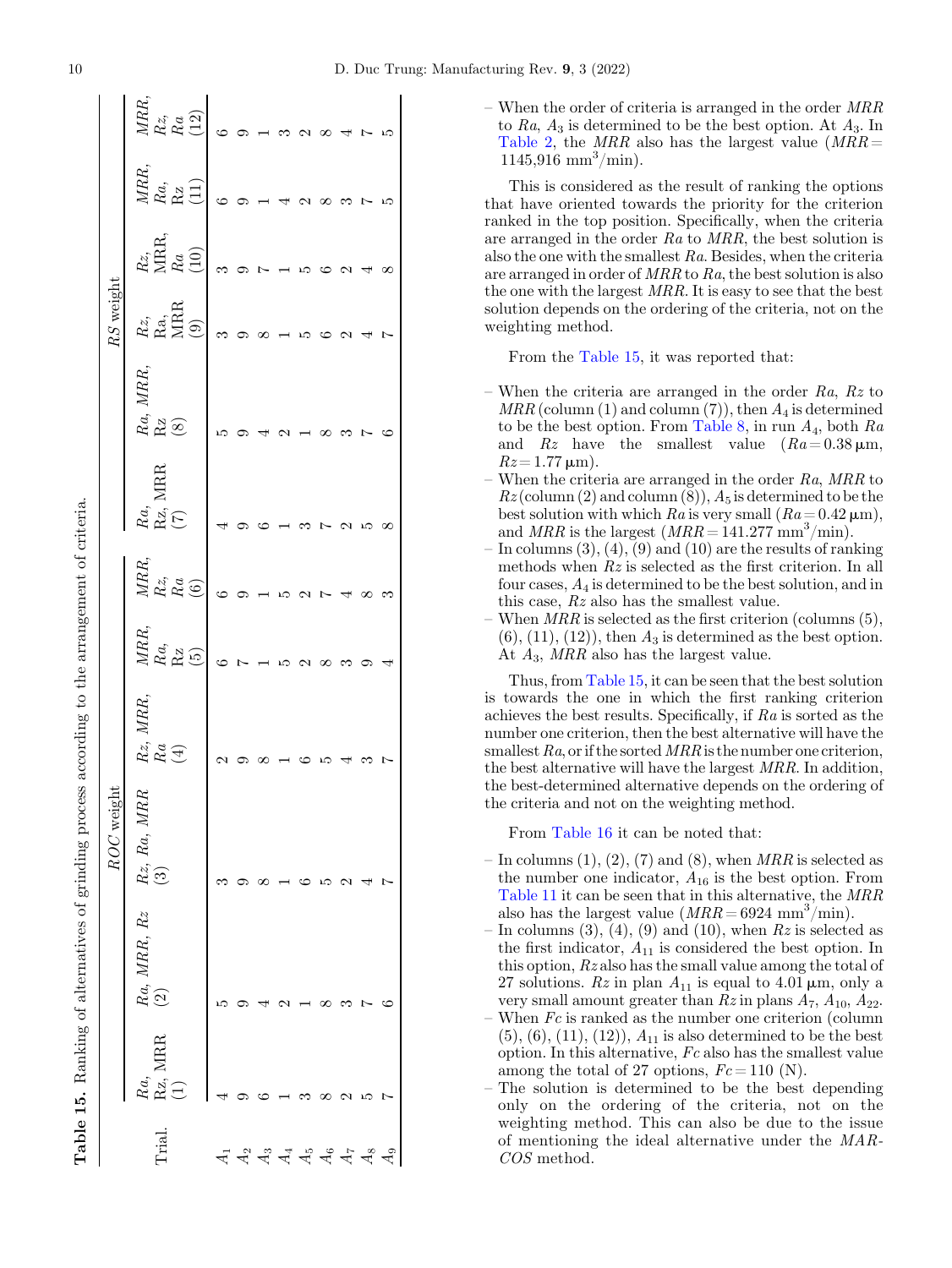<span id="page-10-0"></span>

|        | Table 16. Ranking of alternatives of turning process              |                                                               |                                                                          |                                                    |                                                       | according to the arrangement of criteria.        |                                    |                                                                                                                                                                                                                                                                                      |                             |                                                             |                                        |                           |
|--------|-------------------------------------------------------------------|---------------------------------------------------------------|--------------------------------------------------------------------------|----------------------------------------------------|-------------------------------------------------------|--------------------------------------------------|------------------------------------|--------------------------------------------------------------------------------------------------------------------------------------------------------------------------------------------------------------------------------------------------------------------------------------|-----------------------------|-------------------------------------------------------------|----------------------------------------|---------------------------|
|        |                                                                   |                                                               | ROC                                                                      | weight                                             |                                                       |                                                  |                                    |                                                                                                                                                                                                                                                                                      | $RS$ weight                 |                                                             |                                        |                           |
| Trial. | MRR, Fc,<br>$R\overline{C}$                                       | $\frac{MRR}{Rc}, \label{eq:RL}$ $\frac{Rz}{(2)}$              | $MRR,$<br>$\mathop{Rz}\limits^{\mathop{\sim}}_{\mathop{\leftarrow}}$ (3) | $\begin{array}{ll} Rz, \,Fc,\\MRR \end{array}$ (4) | $\begin{array}{l} Fe, \ MRR,\\ Rez\\ \end{array}$ (5) | $Fc,\,Rz,\,MRR$ $(6)$                            | $MRR, \; Fc,$<br>$R\overline{C}$   | MRR, Rz,<br>$\mathop{\mathrm{F}}\nolimits_{\mathcal{C}}$                                                                                                                                                                                                                             | $Rz$ , MRR,<br>Fc<br>(9)    | $\begin{array}{l} Rz,\\ {\rm F\,G},\\ {\rm MRR}\end{array}$ | $Rz$<br>$\frac{Fc}{MRR}$ .<br><br>(11) | Fc,<br>Rz,<br>MRR<br>(12) |
|        | $\overline{17}$                                                   | $^{0}1$                                                       | 77                                                                       |                                                    | 25                                                    |                                                  |                                    | 72                                                                                                                                                                                                                                                                                   | 26                          |                                                             |                                        |                           |
|        | $\overline{10}$                                                   | $\circ$ $\circ$                                               |                                                                          |                                                    |                                                       | $27$ $7$ $4$                                     | $\frac{2}{5}$ $\sim$ $\frac{2}{5}$ |                                                                                                                                                                                                                                                                                      |                             | $27$ $\frac{1000000000000}{20000000}$                       | $25$ 6 $\sim$                          |                           |
|        |                                                                   |                                                               |                                                                          |                                                    |                                                       |                                                  |                                    |                                                                                                                                                                                                                                                                                      | $\circ$                     |                                                             |                                        |                           |
|        |                                                                   |                                                               |                                                                          |                                                    |                                                       | $\overline{5}$                                   |                                    |                                                                                                                                                                                                                                                                                      | Ą                           |                                                             |                                        |                           |
|        |                                                                   |                                                               |                                                                          |                                                    |                                                       | 13                                               |                                    |                                                                                                                                                                                                                                                                                      |                             |                                                             |                                        |                           |
|        |                                                                   |                                                               |                                                                          |                                                    |                                                       | $\Omega$                                         | $\overline{8}$                     | $\overline{6}$                                                                                                                                                                                                                                                                       | $\frac{2}{1}$ $\frac{9}{1}$ |                                                             |                                        |                           |
|        |                                                                   |                                                               |                                                                          |                                                    |                                                       | $\overline{\phantom{a}}$                         |                                    |                                                                                                                                                                                                                                                                                      | G                           |                                                             |                                        |                           |
|        |                                                                   |                                                               |                                                                          |                                                    |                                                       | 15T                                              | $\frac{15}{2}$                     | $\overline{5}$                                                                                                                                                                                                                                                                       | $\overline{11}$             | $\overline{15}$                                             |                                        |                           |
|        |                                                                   |                                                               |                                                                          |                                                    |                                                       |                                                  | 22                                 | $\frac{\infty}{\infty}$                                                                                                                                                                                                                                                              |                             | $\Omega$                                                    |                                        |                           |
|        |                                                                   |                                                               |                                                                          |                                                    |                                                       |                                                  | $\overline{1}$                     |                                                                                                                                                                                                                                                                                      | 23n                         |                                                             |                                        |                           |
|        | 21 12 21 22 32 32 32 32 32 32 32 33 34 35 36 37 38 39 30 31 32 33 | 11 12 12 12 13 21 21 22 22 24 32 25 26 27 28 29 29 20 21 22 3 |                                                                          |                                                    |                                                       | $\alpha$ $\pm$ 10 $\%$ $\%$ $\infty$ 00 $\infty$ | $\frac{3}{14}$                     | $\sim$ 10                                                                                                                                                                                                                                                                            |                             | 51888252333                                                 | 12 22 23 23 14 26 26 26 27 28 29 20 21 |                           |
|        |                                                                   |                                                               |                                                                          |                                                    | $\circ$                                               |                                                  |                                    |                                                                                                                                                                                                                                                                                      |                             |                                                             |                                        |                           |
|        |                                                                   |                                                               |                                                                          |                                                    | 26                                                    |                                                  |                                    |                                                                                                                                                                                                                                                                                      |                             |                                                             |                                        |                           |
|        |                                                                   |                                                               |                                                                          |                                                    | $\frac{4}{1}$ 0 $\frac{3}{2}$                         |                                                  |                                    | $\begin{array}{c} 0.984 & 0.914 \\ 0.984 & 0.914 \\ 0.994 & 0.914 \\ 0.994 & 0.914 \\ 0.994 & 0.914 \\ 0.994 & 0.914 \\ 0.994 & 0.914 \\ 0.994 & 0.914 \\ 0.994 & 0.914 \\ 0.994 & 0.914 \\ 0.994 & 0.914 \\ 0.994 & 0.914 \\ 0.994 & 0.914 \\ 0.994 & 0.914 \\ 0.994 & 0.914 \\ 0.$ | 1251232545                  |                                                             |                                        |                           |
|        |                                                                   |                                                               |                                                                          |                                                    |                                                       |                                                  |                                    |                                                                                                                                                                                                                                                                                      |                             |                                                             |                                        |                           |
|        |                                                                   |                                                               |                                                                          |                                                    |                                                       |                                                  |                                    |                                                                                                                                                                                                                                                                                      |                             |                                                             |                                        |                           |
|        |                                                                   |                                                               |                                                                          |                                                    | $\sim$                                                |                                                  |                                    |                                                                                                                                                                                                                                                                                      |                             |                                                             |                                        |                           |
|        |                                                                   |                                                               |                                                                          |                                                    | ഹ                                                     |                                                  |                                    |                                                                                                                                                                                                                                                                                      |                             |                                                             |                                        |                           |
|        |                                                                   |                                                               |                                                                          |                                                    | $\frac{15}{2}$                                        |                                                  |                                    |                                                                                                                                                                                                                                                                                      |                             |                                                             |                                        |                           |
|        |                                                                   |                                                               |                                                                          |                                                    | $\mathbb{Z}^4$                                        |                                                  |                                    |                                                                                                                                                                                                                                                                                      |                             |                                                             |                                        |                           |
|        |                                                                   |                                                               |                                                                          |                                                    | 27                                                    | 28326577                                         |                                    |                                                                                                                                                                                                                                                                                      |                             |                                                             | 1152123452                             |                           |
|        |                                                                   |                                                               |                                                                          |                                                    | $\Omega$                                              |                                                  |                                    |                                                                                                                                                                                                                                                                                      | $\overline{z}$              | $\infty$                                                    |                                        |                           |
|        |                                                                   |                                                               |                                                                          |                                                    |                                                       |                                                  |                                    |                                                                                                                                                                                                                                                                                      | $18$ $23$                   | $16$<br>$24$                                                |                                        |                           |
|        |                                                                   |                                                               |                                                                          |                                                    | 23                                                    |                                                  |                                    |                                                                                                                                                                                                                                                                                      |                             |                                                             |                                        |                           |
|        |                                                                   |                                                               |                                                                          |                                                    | $\frac{0}{1}$                                         |                                                  |                                    |                                                                                                                                                                                                                                                                                      | 20                          | 22                                                          |                                        |                           |
|        |                                                                   |                                                               |                                                                          |                                                    |                                                       | $\Xi$ $\Xi$                                      | $\frac{6}{21}$                     | $\overline{a}$ $\overline{a}$                                                                                                                                                                                                                                                        | $\infty$                    | $\Box$                                                      |                                        |                           |
|        |                                                                   |                                                               |                                                                          |                                                    | 18                                                    |                                                  |                                    |                                                                                                                                                                                                                                                                                      | $\overline{5}$              |                                                             |                                        |                           |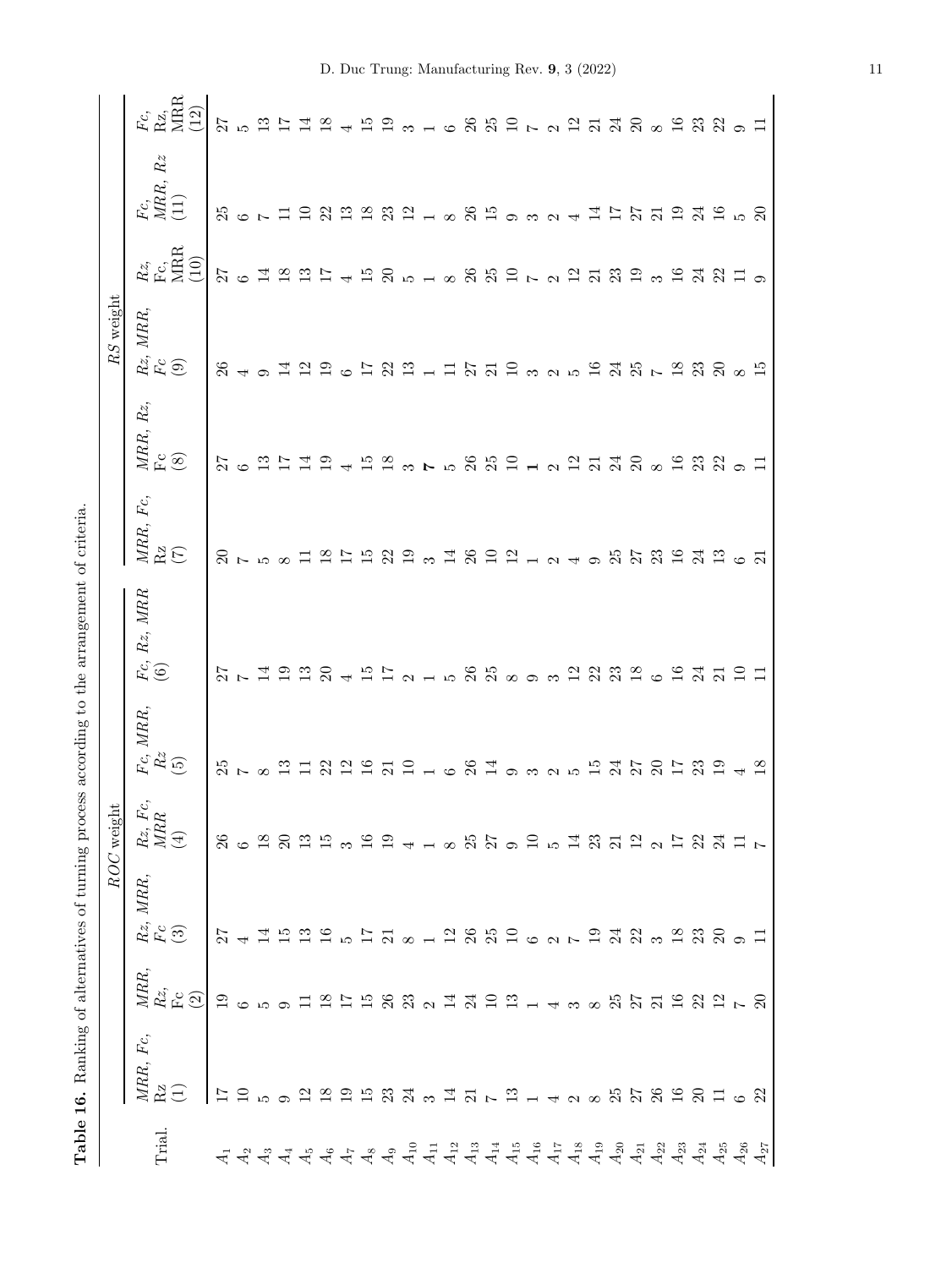## <span id="page-11-0"></span>7 Conclusions

In this study, multi-criteria decision making for three different machining processes including milling, grinding and turning was performed. In each process, the weights of the indicators were determined according to four methods including the Equal weight method, the ROC weight method, the RS weight method, and Entropy weight method. The MARCOS alternative was first applied to multi-criteria decision making for mechanical processing. The effect of ordering the criteria on decision making to choose the best option has also been carefully considered, and some very interesting issues have been discovered. Some conclusions are drawn after applying all three machining methods as follows:

- When the weights of the criteria are determined by the Equal weight method and the Entropy weight method, the weighted values of the alternative do not depend on the ranking order of the criteria and the best solution is always indicated systematically between the two methods.
- When the weights of the alternatives are determined by methods where the value of the weights depends on the arrangement of the criteria (the ROC weight, and the RS weight criteria), the best solution is determined depending on the sort order of the criteria. When the same ordering of the criteria, the best solution is determined uniformly for both methods.
- When using two methods including the  $ROC$  weight method and the RS weight method, if the best alternative is to give priority to any criteria, that criteria need to be ranked at the first position in the order of ranking criteria.
- By referring to the ideal alternative, it appears that the MARCOS method always determines the best solution when the different weighting methods are used.
- Evaluation of the stability of the alternative rank using the different weighting methods as well as comparison of the MARCOS method with other multi-criteria decision making methods, such as TOPSIS, MOORA, VIKOR, etc. are necessary to be carried out in the future.

# Abbreviations

| <i>MARCOS:</i> | Measurement Alternatives and Ranking         |
|----------------|----------------------------------------------|
|                | according to COmpromise Solution             |
| ROC:           | Rank Order Centroind                         |
| RS:            | Rank Sum                                     |
| RIM:           | Reference Ideal Method                       |
| TOPSIS:        | Technique for Order of Preference by Simi-   |
|                | larity to Ideal Solution                     |
| PIV:           | Proximity Indexed Value                      |
| <i>MOORA</i> : | Multi Objective Optimization on the basis of |
|                | Ratio Analysis.                              |
| <i>WASPAS:</i> | Weighted Aggregated Sum Product ASsess-      |
|                | ment                                         |
| <i>VIKOR:</i>  | Vlsekriterijumska optimizacija I KOmpro-     |

VIKOR: Vlsekriterijumska optimizacija I KOmpromisno Resenje

|             | COPRAS: COmplex Proportional ASsessment.     |
|-------------|----------------------------------------------|
| <i>PSI:</i> | Preference Selection Index                   |
| CURLI:      | Collaborative Unbiased Rank List integration |
| MRR:        | Material Removal Rate                        |
| Ra:         | The arithmetical mean deviation of the       |
|             | assessed profile                             |
| Rz:         | The minimum value of the profile maximum     |
|             | height                                       |
| Fc:         | Cutting force                                |

#### References

- 1. T.J. Ko, H.S. Kim, Surface integrity and machineability in intermittent hard turning, The International J. Adv. Manuf. Technol. 18 (2011) 168–175
- 2. D.D. Trung, N.V. Thien, N.T. Nguyen, Application of TOPSIS Method in Multi-Objective Optimization of the Grinding Process Using Segmented Grinding Wheel, Tribol. Ind. 43 (2021) 12–22
- 3. T.V. Dich, N.T. Binh, N.T. Dat, N.V. Tiep, T.X. Viet, Manufacturing technology, Science and Technics Publishing House, Ha Noi, (2003)
- 4. D.D. Trung, Multi-objective optimization of SKD11 steel milling process by reference ideal method, Int. J. Geol. 15 (2021) 1–16
- 5. V.C. Nguyen, T.D. Nguyen, D.H. Tien, Cutting Parameter Optimization in Finishing Milling of Ti-6Al-4V Titanium Alloy under MQL Condition using TOPSIS and ANOVA Analysis, Engineering, Technol. Appli. Sci. Res. 11 (2021) 6775–6780
- 6. N.L. Khanh, N.V. Cuong, The combination of taguchi and proximity indexed value methods for multi-criteria decision making when milling, Int. J. Mech.  $15$  (2021) 1–9
- 7. S.K. Shihab, A.K. Chanda, Multi response optimization of milling process parameters using moora method, Int. J. Mech. Prod. Eng. 3 (2015) 67–71
- 8. G.V.A. Kumar, D.V.V. Reddy, N. Nagaraju, Multi-objective optimization of end milling process parameters in machining of en 31 steel: application of ahp embedded with vikor and waspas methods, i-manager's, J. Mech. Eng. 8 (2018) 39–46
- 9. T. Ghosh, Y. Wang, K. Martinsen, K. Wang, A surrogateassisted optimization approach for multi-response end milling of aluminum alloy AA3105, Int. J. Adv. Manuf. Technol. 111 (2020) 2419–2439
- 10. N.T. Nguyen, D.D. Trung, combination of taguchi method, moora and copras technique in multi-objective optimization of surface grinding process, J. Applied Eng. Sci. 19 (2021) 390–398
- 11. D.H. Tien, D.D. Trung, N.V. Thien, N.T. Nguyen, Multiobjective optimization of the cylindrical grinding process of scm440 steel using preference selection index method, J. Mach. Eng. 21 (2021) 110–123
- 12. C. Maheswara Rao, K. Venkatasubbaiah, Application of mcdm approach-topsis for the multi-objective optimization problem, Int. J. Grid Distrib. Comput. 9 (2016) 17–32
- 13. N.V. Thien, D.H. Tien, D.D. Trung, N.T. Nguyen, Multiobjective optimization of turning process using a combination of taguchi and VIKOR methods, J. Applied Eng. Sci. (2021) 1–6 (Online first)
- 14. D.B. Prakash, G. Krishnaiah, Optimization of process parameters using AHP and vikor when turning AISI 1040 steel with coated tools, Int. J. Mech. Eng. Technol. 8 (2017) 241–248